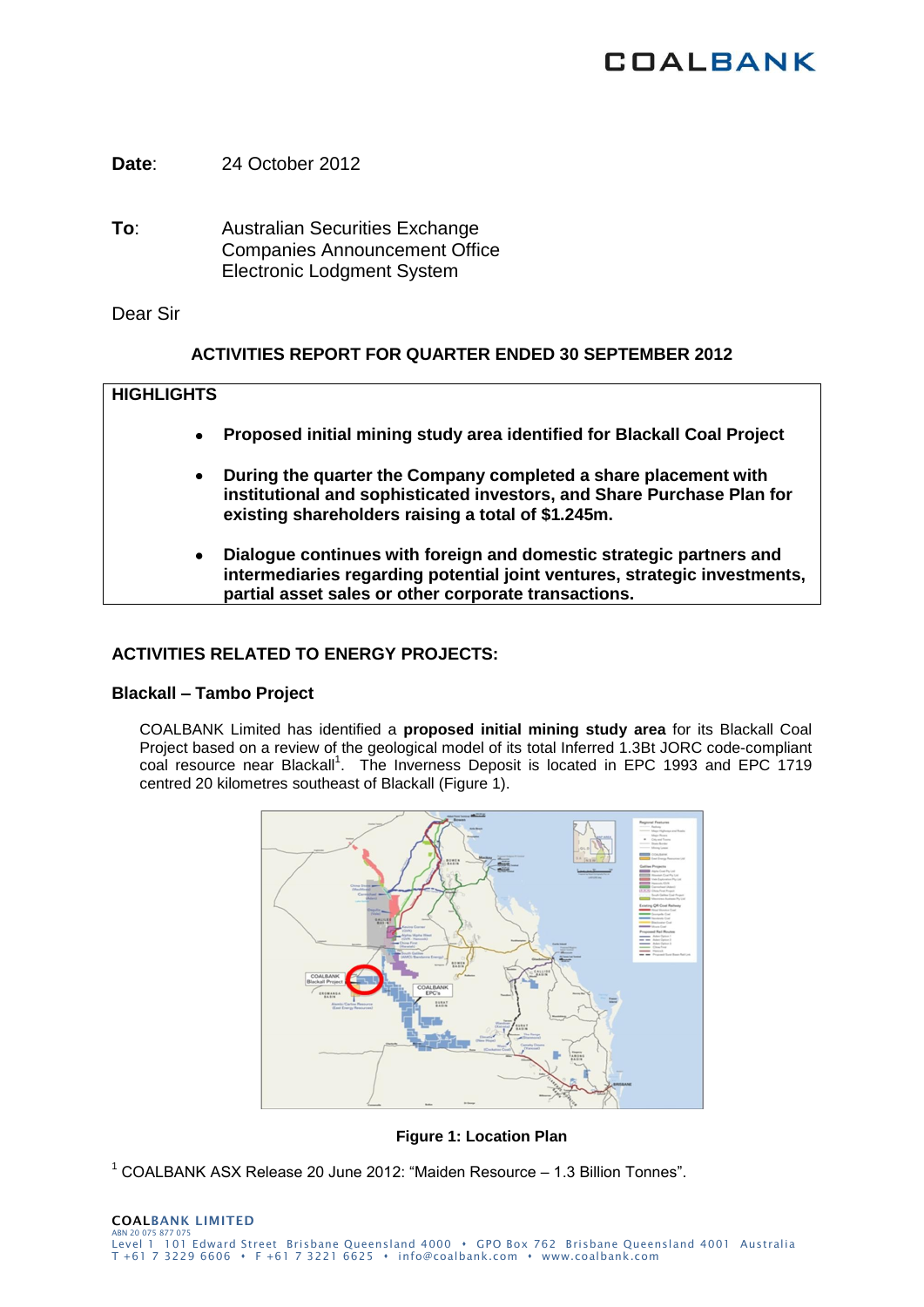# **COALBANK**

The Company's Inverness Deposit features

- 825Mt Inferred Resources estimated at less than 50 metres depth
- 1.249Bt Inferred Resources estimated at less than 100 metres depth

#### **Proposed Initial Study Area**

The initial area selected is approximately 13km long and 5km wide (Figure 2) and contains in excess of 600Mt of Inferred Coal Resources<sup>2</sup>. Given the extent of the Inverness deposit, other mining areas within the deposit would be considered in the future.



**Figure 2: Proposed Initial Study Area and Cross-section Location Plan**

The initial study area is a shallow basin structure with target seams dipping gently towards its centre. Seams sub-crop on both the eastern and western sides of the deposit at shallow depths providing a range of options for mine design and sequencing.

Cross-sections C- C<sup>1</sup> and D-D<sup>1</sup> through the proposed initial study area are shown below in Figure 3.



**Figure 3: Cross-sections – Initial Proposed Mining Study Area**

Laboratory analysis results from coal samples from the recent drilling program at the Blackall Project are still coming to hand.

 $2$  COALBANK ASX Release 20 June 2012: "Initial proposed mining study area identified at Blackall Coal Project".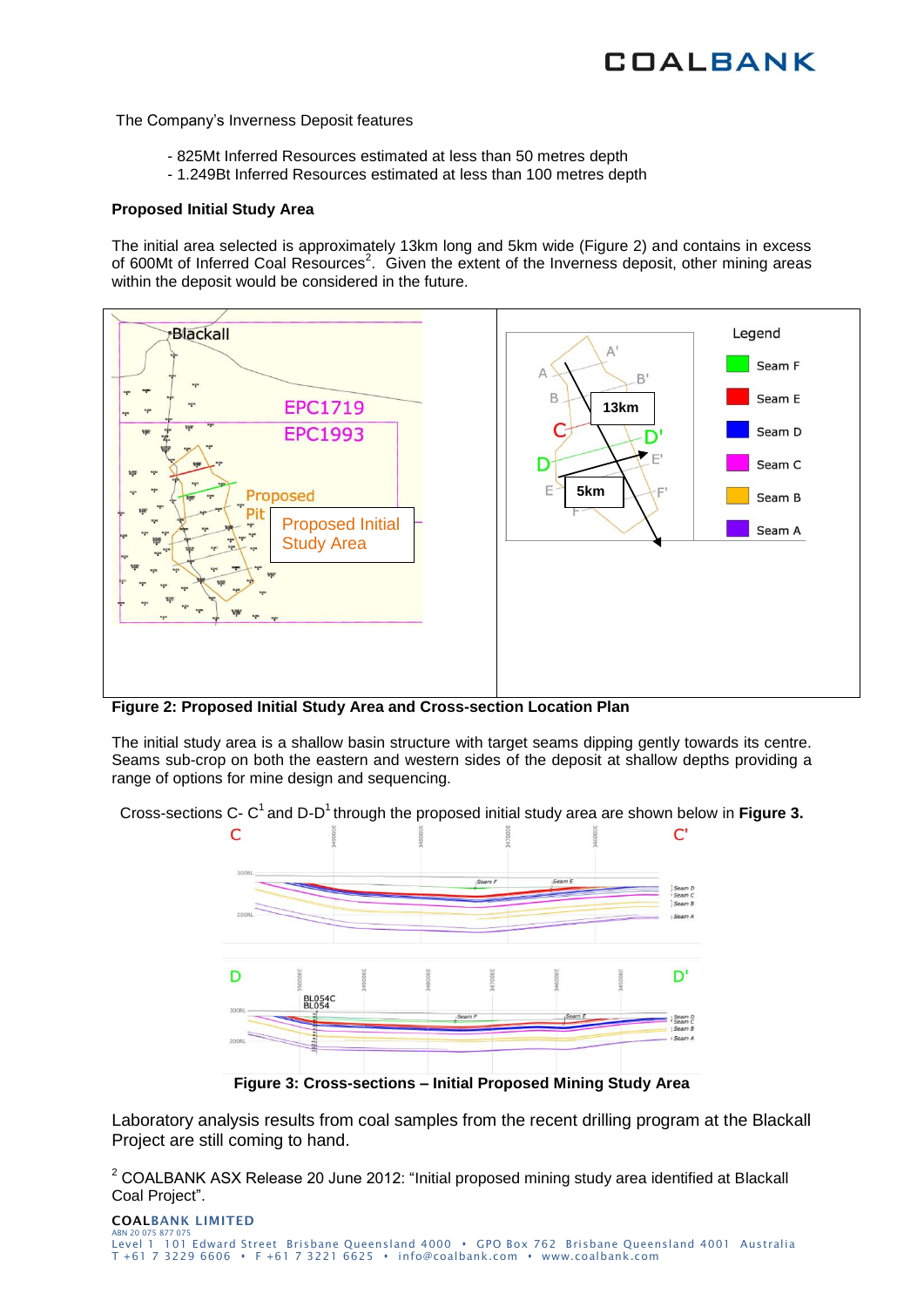

## **Future Work**

Following the initial delineation of the geology of the Blackall Coal Project, subject to timing of funding availability COALBANK plans to undertake further targeted geological studies including wash testing, planning for additional drilling and other relevant studies to provide data for the development of an optimal mining scenario utilising the shallowest and highest quality coal.

### **Coal Projects General**

EPC 1299 (Moreton Coal Project) has expired and has not been renewed. Drilling carried out on this small (3 sub-blocks) permit did not support the likelihood of economic coal deposits.

In accordance with terms and conditions of its coal exploration permits COALBANK is relinquishing sub-blocks on EPCs as required over time.

## **CORPORATE ACTIVITIES:**

### **Annual Report 2012**

The Annual Report for the financial year ending June 2012 was released during the quarter.

### **Funding**

The Company has successfully completed a placement of 27,017,173 of its ordinary shares to sophisticated and institutional investors raising \$1,026,653 at 3.8 cents per share.

In addition, a Share Purchase Plan (SPP) designed to provide existing shareholders the opportunity to invest at the same price as institutional and sophisticated investors closed with applications received totalling \$218,871. A total of 5,759,769 new ordinary shares were issued through the SPP.

The Placement and SPP follows the announcement of COALBANK's 1.3 Billion tonne maiden JORC compliant inferred thermal coal resource at its Blackall Coal Project on 20 June 2012.

This major milestone for the Blackall Coal Project has positioned the Company to continue discussions with strategic investors and other interested parties.

The Board is considering steps to rationalise the Company's extensive exploration portfolio as it focuses on the Blackall Project and reviews exploration efforts undertaken over the past few years, with a view to optimizing its holding costs and prioritizing targets.

As previously advised, the Company has received approaches from a number of interested foreign and domestic strategic parties and intermediaries regarding potential joint ventures, strategic investments, partial asset sales or other corporate transactions. These approaches cover coal, metals and petroleum and gas projects.

Discussions are continuing with certain parties, with due diligence under way in some cases.

Yours faithfully,